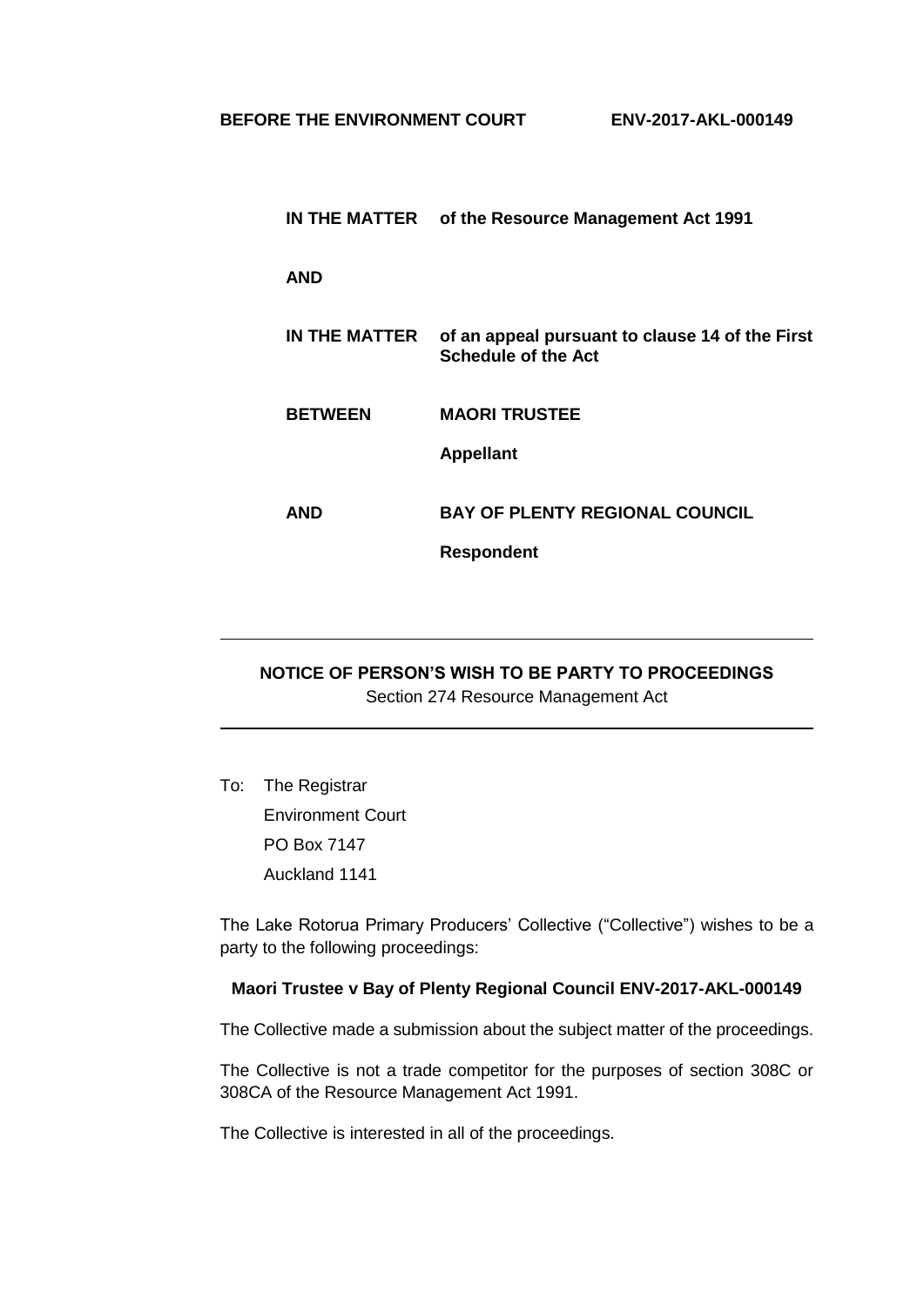**The Collectives is interested in all of the issues raised by the Appellant and this includes an interest in the following issues:**

- 1. The Collective comprises various farmers in the Lake Rotorua catchment. Plan Change 10 will have significant adverse and detrimental impacts on its members' farming operations as well as their economic and social wellbeing.
- 2. The Collective is very concerned about the ability of farmers to reach their nitrogen discharge allowances ("NDAs") and that they currently do not have a pathway for achieving them. The Collective is concerned that the NDAs are unlikely to be achievable on the basis of currently available technology.
- 3. The Collective is concerned about the nutrient management plan requirements in Plan Change 10. This includes the potentially significant nitrogen and phosphorous obligations that it will impose and the implications for the economic and social wellbeing of farmers in the catchment.
- 4. The Appellant says that it is committed to achieving the objectives in the Bay of Plenty Regional Policy Statement ("RPS") and supports the limit of 435t/N/yr by 2032 contained in Policy WL 3B. While the Collective acknowledges the need to give effect to the RPS, it considers that this can be achieved without the need to adopt rules at this stage to allocate the 2032 target to a property level. It also considers that PC10 does not give effect to the RPS.
- 5. The Collective supports the alternative proposal put forward by Federated Farmers (and has filed a section 274 notice in support of Federated Farmers' appeal) that includes achieving the 2022 catchment reduction target, allowing the science to be reviewed and enabling the National Policy Statement for Freshwater Management ("NPS-FM") to be given effect to.
- 6. The Appellant raises the issue of the decision to place restrictions within LR R11A on the ability to develop land held under the Te Ture Whenua Maori Act 1993. The Collective considers that Federated Farmers' proposal provides a more appropriate means (or framework) for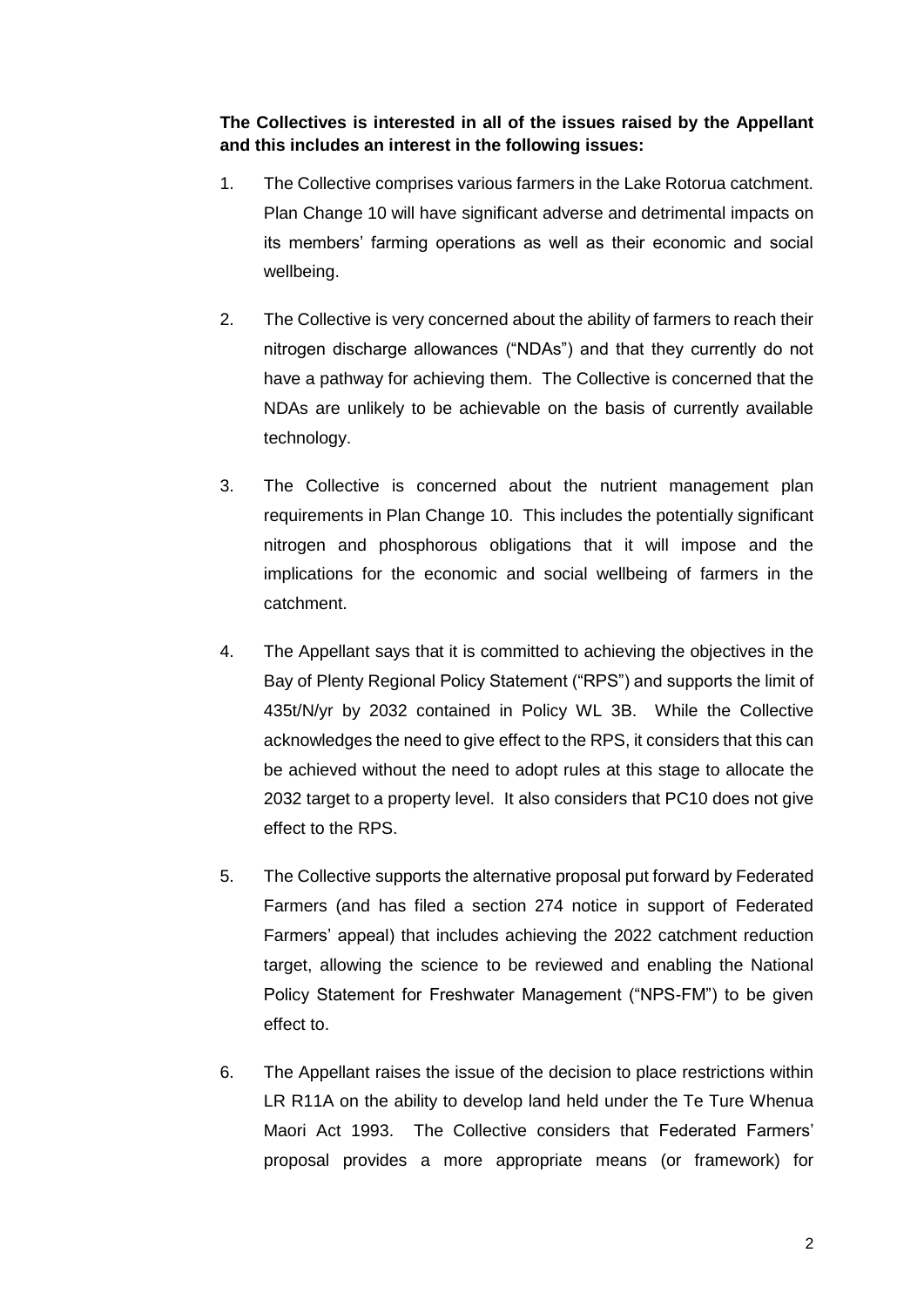addressing the concerns of owners of underdeveloped Maori land. This includes:

- a. In the interim (roughly the period to 2022) Federated Farmers' proposal involves maintaining a downward trajectory in nitrogen reductions (through measures such as the Rule 11 benchmark and adoption of good management practice).
- b. During this time there is some provision for intensification through matters such as the adoption of a "whole" farm approach (as opposed to "effective area"), recognition of offsets and mitigations outside of Overseer and facilitation of whole of community engagement, innovations and solutions.
- c. In the medium to longer term, the concerns raised by the owners of underdeveloped Maori land would be addressed in the context of the findings of a robust science review, the outcome of a potential review of the incentives funding framework and the implementation of the NPS-FM through a robust consultation and collaboration process with the community.
- 7. The Collective supports a regime for the management of natural resources that is effects based, supported by robust science and other evidence and founded on a sound community process.
- 8. The Collective acknowledges that PC10 provides a greater nitrogen allocation to those who have already invested in and developed their land, compared with underdeveloped land. However, it does not consider that this is a reason to further reduce the allocation to existing farmers in an effort to provide greater allocation for underdeveloped Maori land. The Collective does not consider that such changes to PC10 would achieve a robust planning framework or achieve sustainable management.
- 9. The Collective is concerned that the allocation under PC10 does not provide sufficient nitrogen for existing farmers to continue to operate their farming enterprises. The Collective is very concerned that any allocation of the 435tN/yr target to a property level is likely to result in no land owner receiving sufficient allocation to be able to carry out their activity or use (and develop) their land as intended (or to its potential).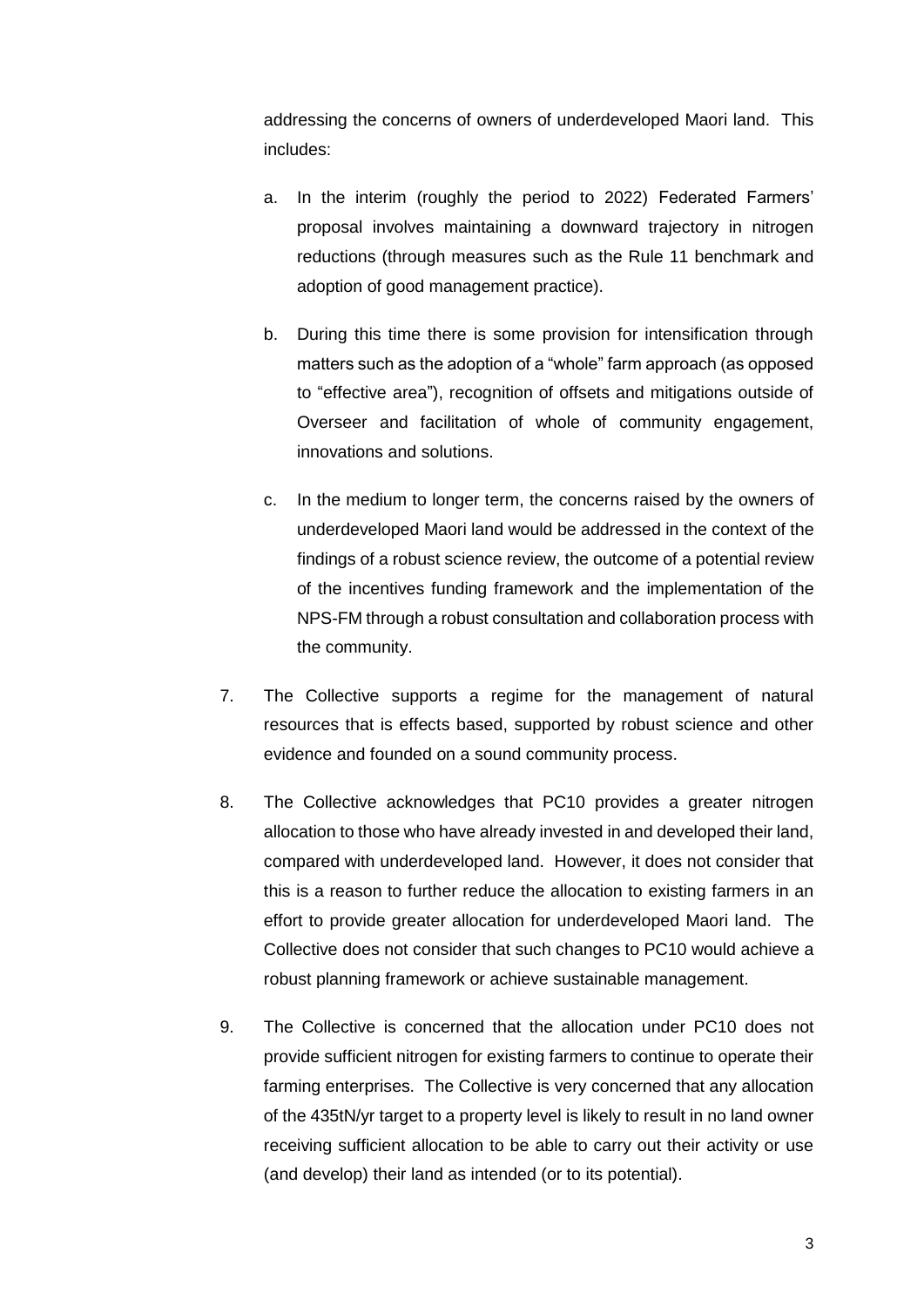**The Collective conditionally supports the relief and conditionally opposes the relief sought by the Maori Trustee:**

- 10. The Collective conditionally supports rejecting PC10 in its entirety because:
	- a. The Collective is concerned that PC10 is a flawed and risky approach for attempting to achieve the Regional Water and Land Plan TLI objective. The Collective is very concerned that PC10 will impose irreversible land use changes on farmers as well as impose significant and unnecessary costs on farmers and the wider economy and community.
	- b. The Collective does not support the underlying concepts and methodologies upon which PC10 is based.
	- c. The concerns raised by all sectors of the community (including owners of underdeveloped Maori land) need to be considered, evaluated and accommodated through a robust community consultation and collaboration process (in light of the most up to date and robust science, economic and other evidence).
	- d. The Collective considers that substantial amendments to PC10 are required to achieve the water quality goals for least economic and social cost to the community.
- 11. However, the collective considers that there needs to be an alternative framework that will enable robust community engagement and decision making (founded on sound evidence). This is part of the reason it supports Federated Farmers' alternative proposal.
- 12. The Collective does not support exempting underutilised Maori freehold land from PC10 or amending PC10 to remove restrictions on developing Maori freehold land. Whilst acknowledging the concerns raised by the Appellant, the Collective is very concerned about the potential effects of such changes on the nitrogen allocation regime in PC10, the implications for existing farmers, the implications for the community and the implications for the lake water quality. The Collective is concerned that the changes proposed by the Appellant will not achieve sustainable management.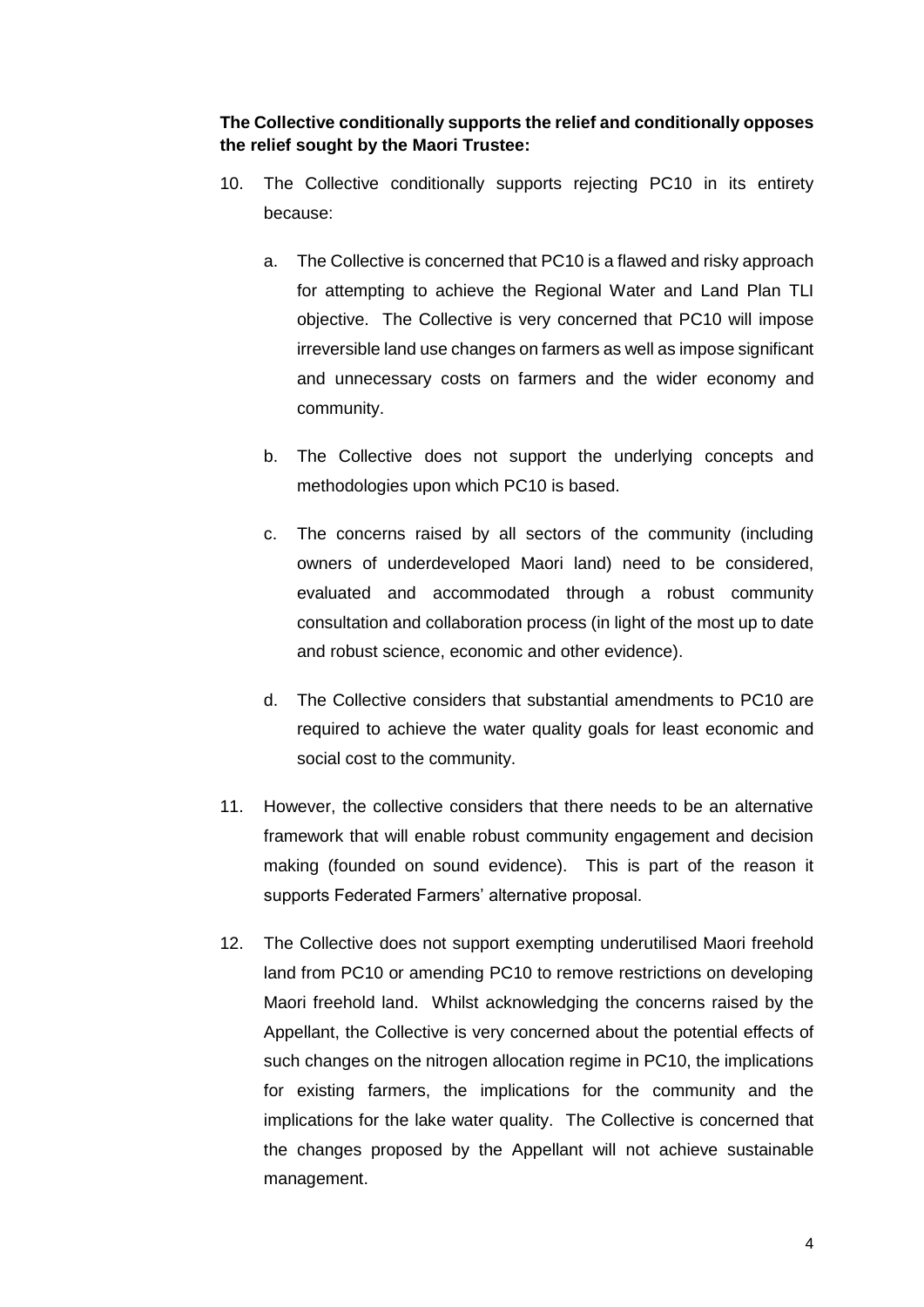13. It is noted that the Collective's opposition is with the methodology proposed for addressing the Appellant's concerns, as opposed to the validity of the concerns themselves. The Collective considers that the concerns ought to be addressed in a transparent way through a robust community process (as anticipated by implementation of the NPS-FM).

The Collective agrees to participate in mediation or other alternative dispute resolution of the proceedings.

CEPaten

Signature of person wishing to be a party

\_\_\_\_\_\_\_\_\_\_\_\_\_\_\_\_\_\_\_\_\_\_\_\_\_\_\_\_\_

Date: 16<sup>th</sup> October 2017

Address for service of person wishing to be a party:

PO Box 25 Ngongotaha, Rotorua 3041

Telephone: 073322818 or 0274545493

Fax/email: info@rotoruafarmers.org.nz

Contact person: Christine Paterson (Secretary)